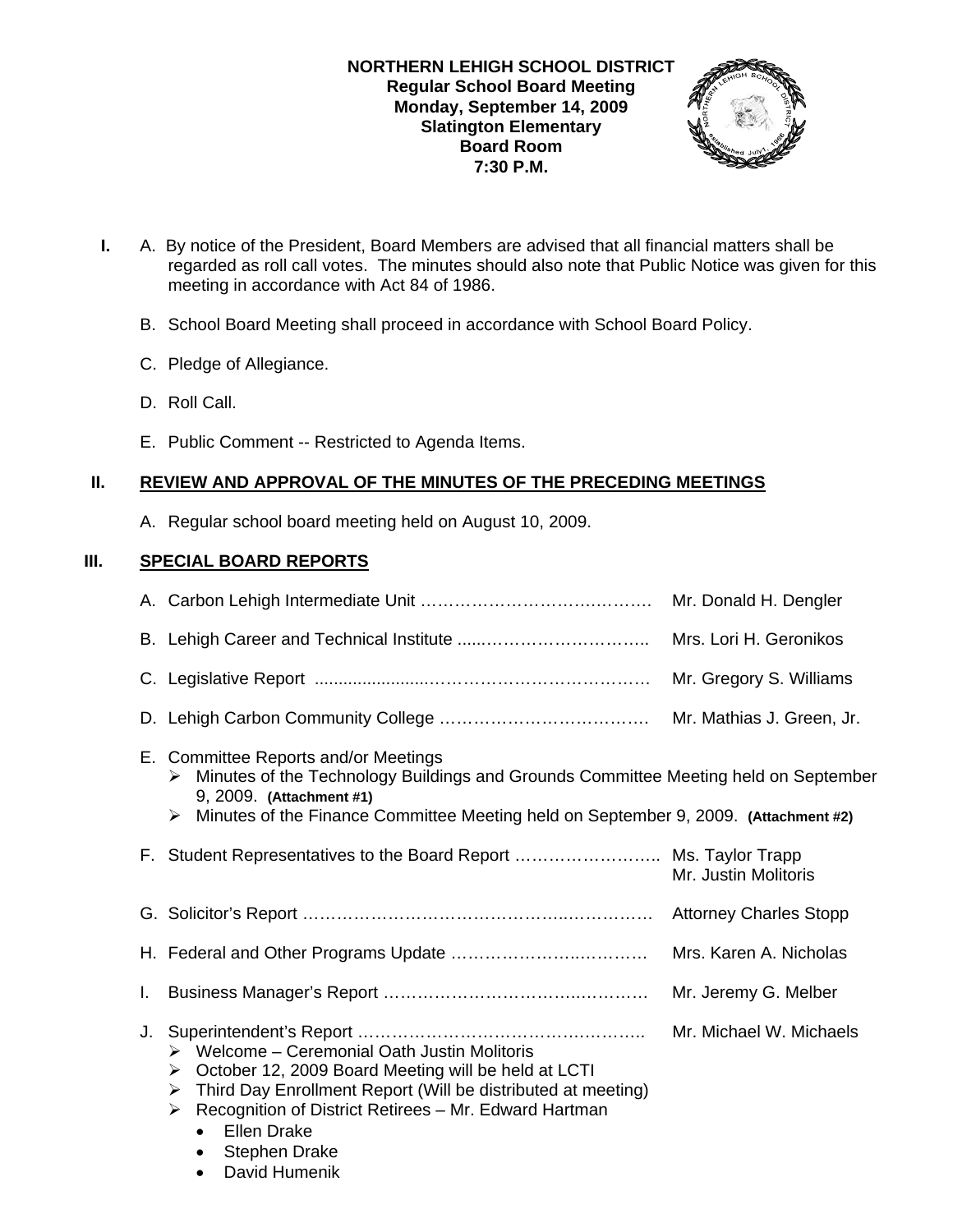#### ¾ Book Donation to Libraries

J. An executive session will be held at 6:30 p.m. in the Superintendent's Office.

#### **IV. PERSONNEL**

A. Appointments - Instructional

| a. Everly Hogge | <b>Temporary Professional Employee</b>            |
|-----------------|---------------------------------------------------|
| Assignment:     | Slatington Elementary Special Education Teacher,  |
|                 | replacing Amanda Bashore who was administratively |
|                 | transferred to Peters Elementary                  |
| Salary:         | \$41,500 (Step 1 Bachelors on the 2009-2010 CBA   |
|                 | Salary Schedule)                                  |
| Effective:      | August 31, 2009                                   |
|                 |                                                   |

#### B. Resignation/Retirement

- 1. Accept the resignation of Laurie Newman-Mankos from her position as Director of Special Education, effective October 17, 2009 or as soon as a replacement can be found. Mrs. Newman-Mankos has accepted a position with Carbon Lehigh Intermediate Unit.
- 2. Accept the resignation of Dawn Wehr from her position as High School Special Education Aide and Student Council Advisor, effective immediately.
- 3. Accept the resignation of Theresa Corcoran from her position as Slatington Elementary Instructional Aide, effective immediately.

#### C. Co-Curricular Appointments 2009-2010

| Renee Evans          | High School Student Council Advisor | \$2,006.53 |
|----------------------|-------------------------------------|------------|
| Charles Weigold, III | Senior Class Play Director          | \$1,423.95 |
| Charles Weigold, III | <b>Musical Director</b>             | \$2,678.98 |

#### D. Salary Adjustments

- 1. Approve a salary percentage increase of 3.5% for the superintendent, retroactive to July 1, 2009.
- 2. Acknowledge the following teacher who has completed the requirements per the Collective Bargaining Agreement that would entitle her to a salary increase for the 2009- 2010 school year:

| <b>Kimberly Jones</b> |              |
|-----------------------|--------------|
| From:                 | Step $4B+24$ |
| To:                   | Step 4M      |

- E. Unpaid Leaves Of Absence
	- 1. Approve the request of Gloria Kern, High School Special Education Aide, to take an unpaid leave of absence from August 31, 2009 until, on or about, September 25, 2009. She is requesting the unpaid leave for medical reasons.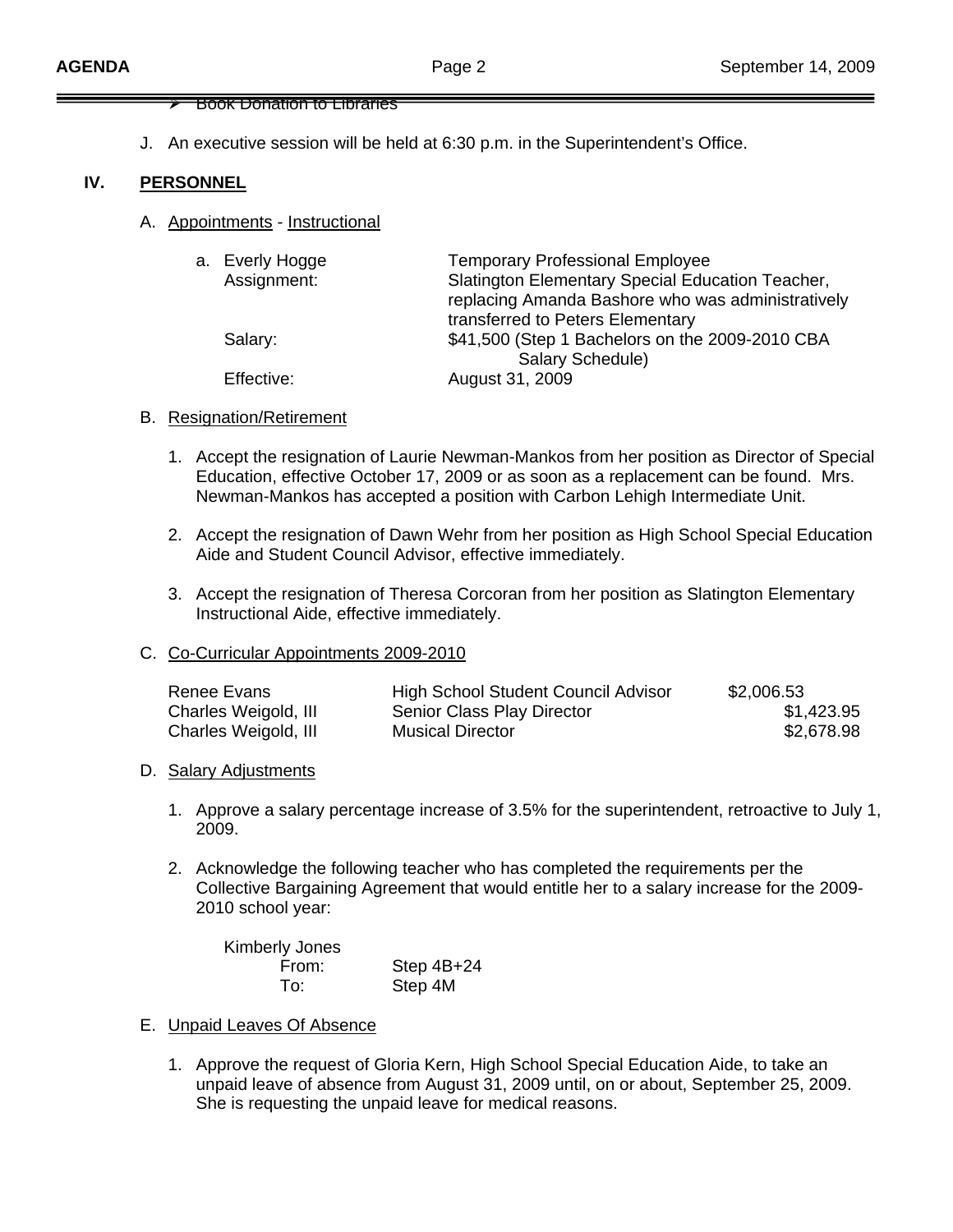- 2. Approve the request of Nancy DeFrain, Middle School Special Education Aide, to take an unpaid leave of absence from August 31, 2009 until, on or about, January 4, 2010. She is requesting the unpaid leave for medical reasons.
- 3. Approve the request of Tara Hengst, Slatington Elementary Special Education Aide, to take an unpaid leave of absence from October 27, 2009 until, on or about, January 4, 2010. She is requesting the unpaid leave for medical reasons.

#### F. Game Workers – 2009-2010

 Approve the following list of people as Game Workers for the 2009-2010 school year. Game Workers consist of ticket sellers and takers, game announcers, scoreboard operators, timers, field judges, scorekeepers. Rate of pay is consistent with the rates approved on the 2009- 2010 Supplementary Personnel Salary Schedule.

| Michael Anderson                           | Dan Blazosky            |  |
|--------------------------------------------|-------------------------|--|
| Frank Carazo                               | Eric DeAntonis          |  |
| John DeFrain                               | Scott DeLong            |  |
| Rhonda Frantz                              | Deb Frohnheiser         |  |
| Marshelle George                           | <b>Shawn Green</b>      |  |
| <b>Scott Gerould</b>                       | Chad Henritzy           |  |
| <b>Barry Herman</b>                        | <b>Bobby Herzog</b>     |  |
| <b>Steve Hluschak</b>                      | Mike Hofmann            |  |
| Dick Jones                                 | Greg King               |  |
| Mark Lavine                                | Mike Lehtonen           |  |
| Andrew Lynn                                | <b>Steve Martinez</b>   |  |
| <b>Larry Meixsell</b>                      | Mike Mengel             |  |
| Thomas Mertus                              | <b>Sherri Molitoris</b> |  |
| Jim Nonnemaker                             | <b>Kathy Nowlin</b>     |  |
| Dave Oertner                               | <b>Rich Oertner</b>     |  |
| Erv Prutzman                               | Michelle Raber          |  |
| Dennis Rehrig                              | Nancy Rehrig            |  |
| Dylan Sapir                                | Paula Seiler            |  |
| Bobbi Shupp                                | <b>Dick Snell</b>       |  |
| <b>Toni Snyder</b>                         | Joe Tout                |  |
| Ryan VanNorman*                            | Dawn Wehr               |  |
| Jim Yadush                                 |                         |  |
| *Pending Verification of Missing Documents |                         |  |

### G. Substitute

1. Instructional

 Approve the following substitute teachers for the 2009-2010 school year at the 2009-2010 substitute teacher rates as approved on the Supplementary Personnel Salary Schedule:

 Ralph Andrews - Elementary Amanda Bankos – Secondary English Andrew Drake – Social Studies Amberly Drey – Elementary Education Stephen Reimert – Social Studies Elizabeth Wehr – Secondary Guidance Counselor Kathryn McKeon – CLIU Guest Teacher Seth McLaughlin – CLIU Guest Teacher Michele Nesfeder – CLIU Guest Teacher

Nancy Ord – CLIU Guest Teacher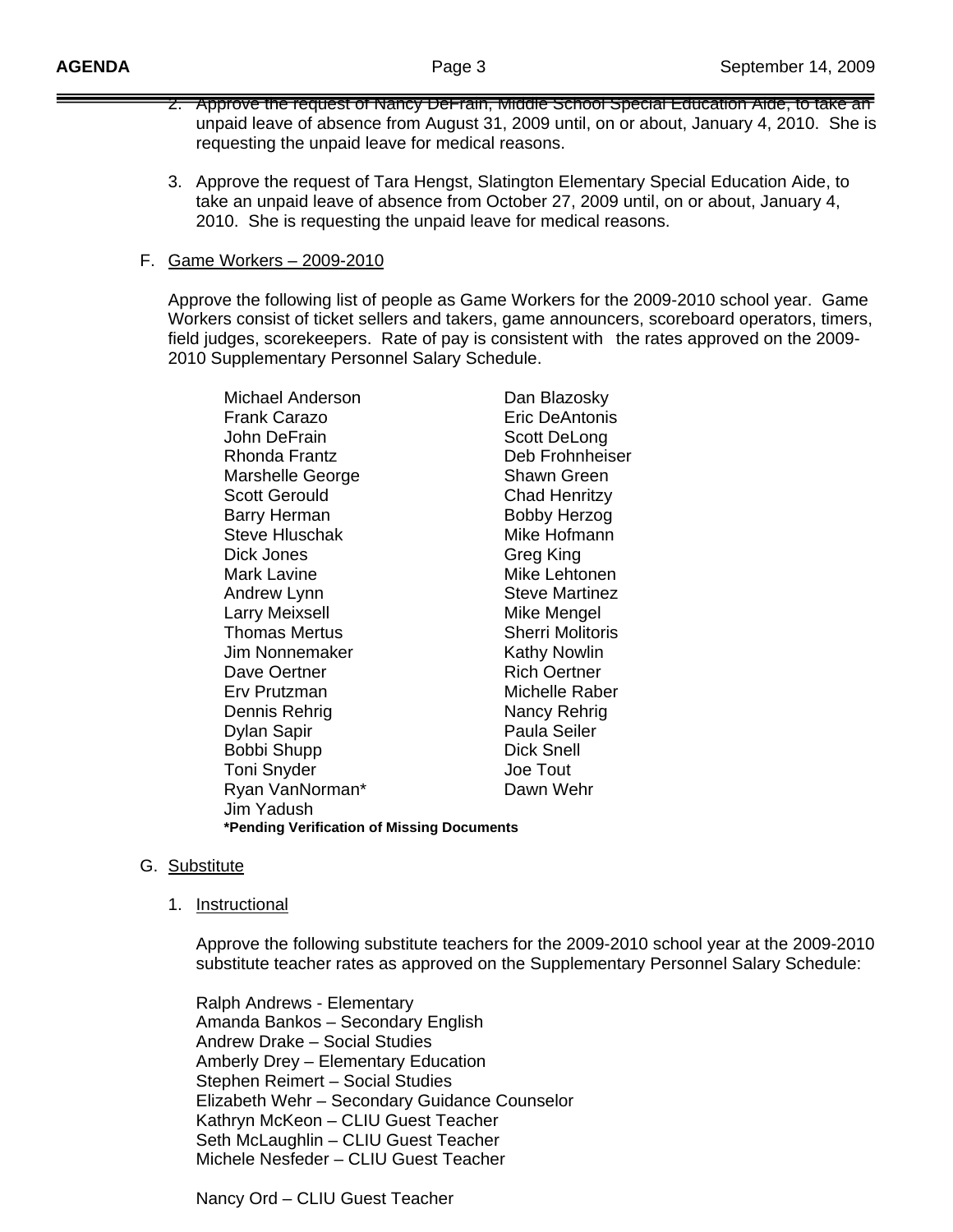Patricia Passick – CLIU Guest Teacher Dennis Pearson – CLIU Guest Teacher Eveline Roberts – CLIU Guest Teacher Michael Roth – CLIU Guest Teacher Richard Rupnik – CLIU Guest Teacher Keith Strohl – CLIU Guest Teacher Alicia Trinkle – CLIU Guest Teacher Ann Zullo – CLIU Guest Teacher **\*Pending Verification of Missing Documents**

- 2. Non-Instructional
	- a. Approve the following individuals as substitute secretaries/aides for the 2009-2010 school year at the 2009-2010 substitute rate as approved on the Supplementary Personnel Salary Schedule:

 Rachael Gruber Patricia Ingles Corinne Hoffman Kathryn Hunsicker\* **\*Pending Verification of Missing Documents**

b. Approve the following individuals as substitute cafeteria workers for the 2009-2010 school year at the 2009-2010 substitute rate as approved on the Supplementary Personnel Salary Schedule:

 Geraldine Schafer Corinne Hoffman Kathryn Hunsicker\* **\*Pending Verification of Missing Documents**

c. Approve the following individual as a substitute custodian for the 2009-2010 school year at the 2009-2010 substitute rate as approved on the Supplementary Personnel Salary Schedule:

 Steven Andrews Wendy Green Kathryn Hunsicker\* **\*Pending Verification of Missing Documents**

### **V. CONFERENCES**

### **VI. POLICY**

- A. Approve to authorize proper officials to enter into an agreement for one Northern Lehigh School District special education student to attend Northwestern Lehigh School District in accordance with the promises and covenants contained in the agreement. This agreement is effective September 8, 2009 through June 14, 2010. **(Attachment #3)**
- B. Field Trip

Gifted Support Students – Slatington Elementary School Grades 5 & 6 – PA Renaissance Faire – October 8, 2008 – Funded by CLIU #21

C. Homebound Instruction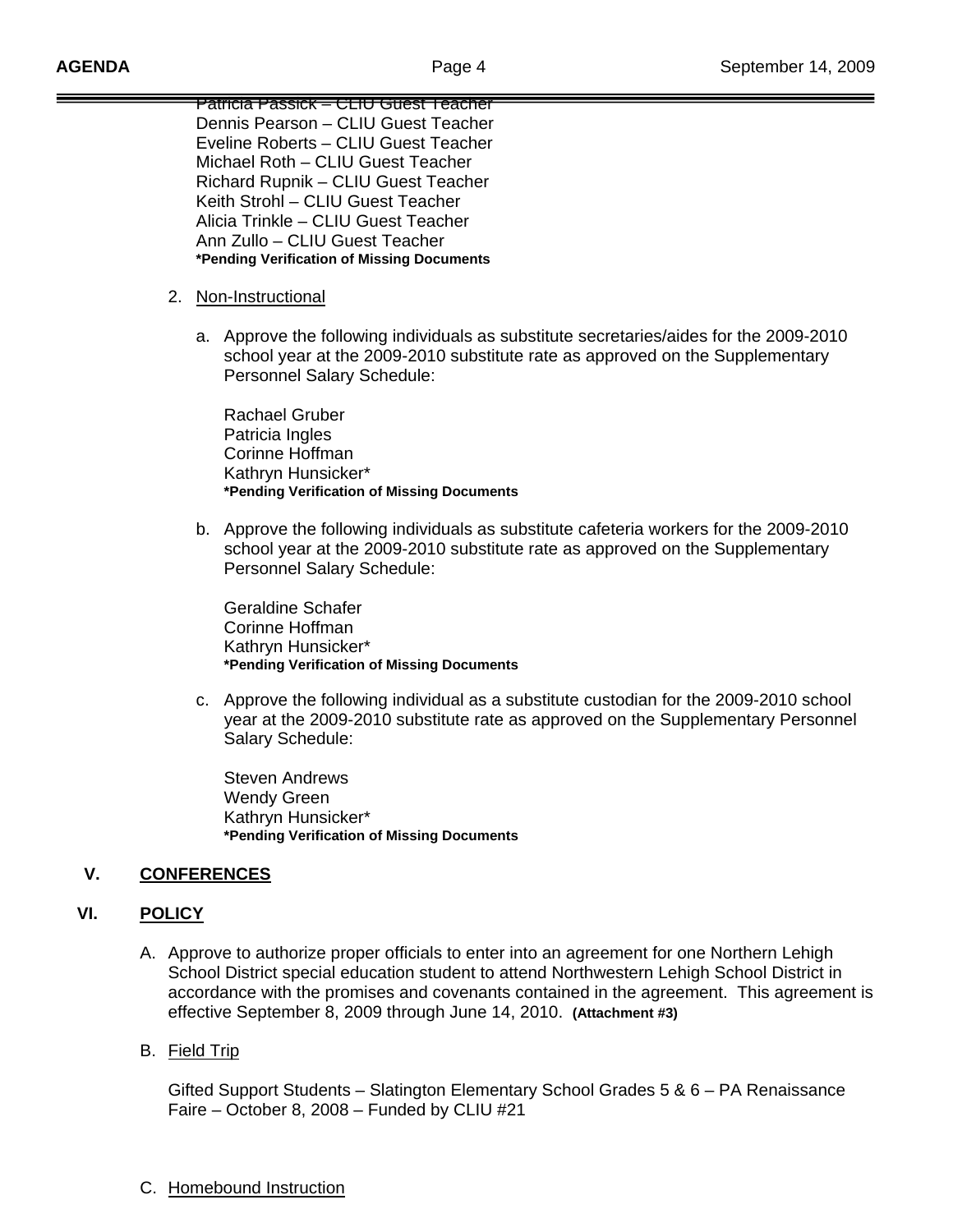- 1. It is recommended that he Board of Education grant homebound instruction for a 1<sup>st</sup> grade student, Student No. 2190017, for five hours per week, effective September 8, 2009 and continuing to approximately December 31, 2009
- 2. It is recommended that he Board of Education grant homebound instruction for  $10<sup>th</sup>$  grade student, Student No. 1290039, for five hours per week, effective September 8, 2009 and continuing for an indefinite amount of time.

#### **VII. CURRICULUM AND INSTRUCTION**

- A. Approve administration to continue an agreement with Highmark for Health eTools for Schools from September 1, 2009 until August 31, 2013. There is no cost to the district. **(Attachment#4)**
- B. Approve to authorize the superintendent to execute a letter of agreement for the 2009-2010 academic year with the Lehigh Valley Drug & Alcohol Intake Unit. The Student Assistance Teams in our school district will use these services. **(Attachment#5)**
- C. Approve to authorize proper officials to enter into an agreement between the Northern Lehigh School District and Educare's Licensed Private Academic School for the purpose of furnishing educational services for disruptive and special education students for the 2009- 2010 school year. **(Attachment #6)**
- D. Approve to authorize proper officials to enter into an agreement between the Northern Lehigh School District and Behavioral Health Associates Inc. Licensed Private Academic School for the purpose of furnishing educational services for disruptive and special education students for the 2009-2010 school year. **(Attachment #7)**
- E. Induction Program

 Approve the following teacher as a helping teacher in the Northern Lehigh School District Induction Program for the 2009-2010 school year:

| <b>Helping Teacher</b> | Inductee     | Stipend  |
|------------------------|--------------|----------|
| Theresa Lobach         | Everly Hogge | \$750.00 |

#### **VIII. OLD BUSINESS**

#### **IX. NEW BUSINESS**

A. Approve to designate and authorize the following administrators to sign summary offense notices for district students for the 2009-2010 school year:

> Mr. Paul Rearden, Jr. – Peters Elementary School Principal Dr. Linda Marcincin – Slatington Elementary School Principal Mrs. Jill Chamberlain – Middle School Principal Mrs. Aileen Yadush – High School Principal Mr. Donald Allen – High School Assistant Principal

B. Approve the addendum to the Superintendent's contract, as presented. **(Copies distributed to board members only)** 

### **X. FINANCIAL**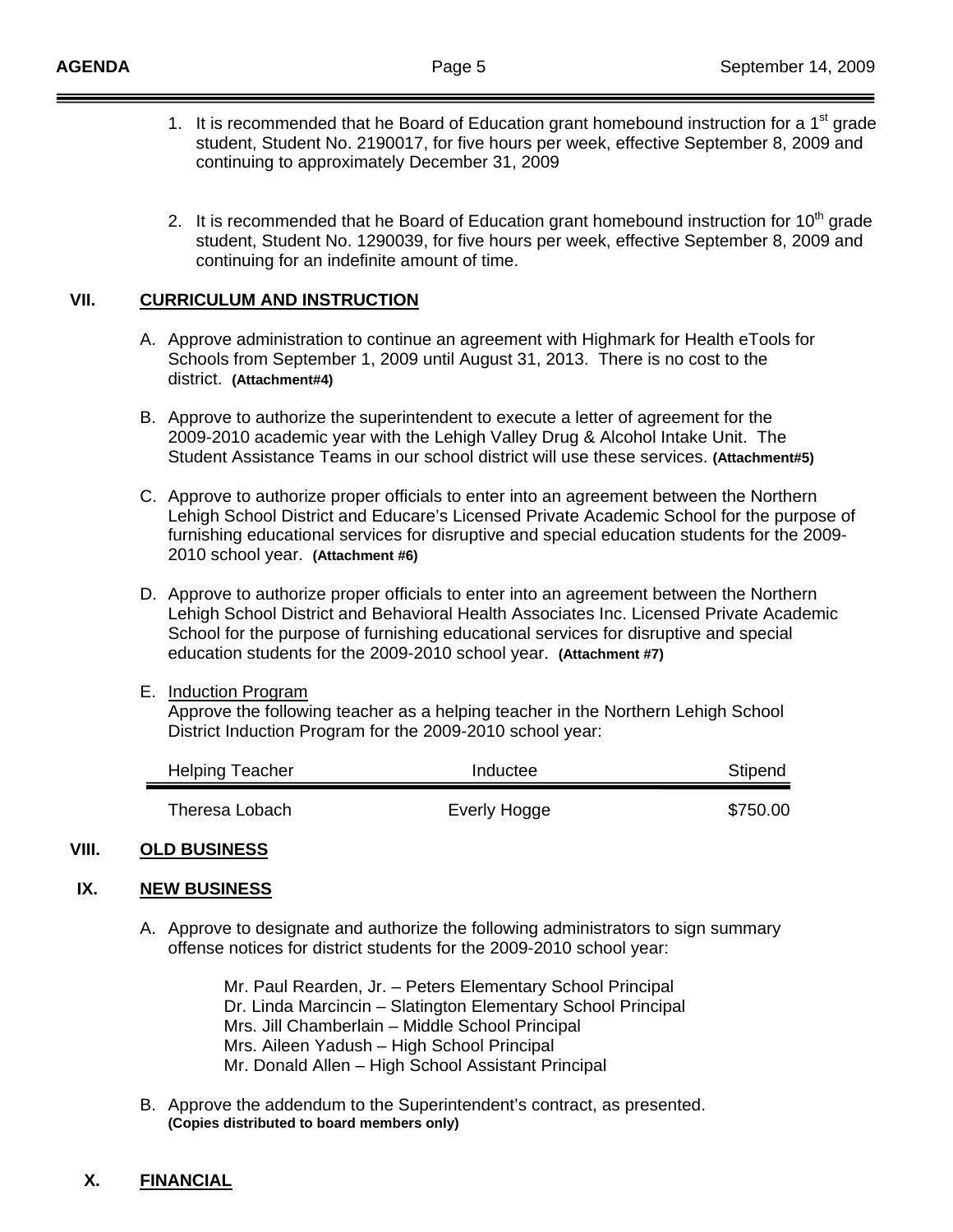- A. Approve the Following List of Bills:
	- 1. General Fund month of August
	- 2. Capital Projects month of August
	- 3. Cafeteria Fund month of August
	- 4. Athletic Fund month of August
- B. Approve the Following Financial Reports:
	- 1. NLMS Student Activities Account months of July and August
	- 2. NLHS Student Activities for the month of July
- C. Approve abatement/exoneration requests of per capita taxes, for the residents that fall within the guidelines, as presented. **(Attachment #8)**
- D. Approve a breakfast program at the middle school beginning with the 2009-2010 school year. Price is \$1.25 per breakfast and reduced cost is \$.30. National School Lunch Program Subsidy is \$.26 for each paid breakfast, \$1.46 for each free breakfast and \$1.16 for each reduced breakfast.
- E. Approve the resolution urging the Pennsylvania General Assembly to approve a 2009-2010 State Budget that maintains the commonwealth's commitment to adequate and equitable basic education funding. **(Attachment #9)**
- F. Approve the daily tuition rate of \$49.29 for the PATH PA Treatment & Healing Center, Inc. The agreement of service with them was previously approved for the 2009-2010 school year on May 11, 2009. **(Attachment #10)**
- G. Authorize administration to approach 5-6 surrounding neighbors to Peters Elementary school to as for permission to test their well systems. The cost for the testing will be paid for by the district at an approximate cost of \$50.00 per test. Results of the test will be supplied to the home owners.
- H. Authorize administration to sign and enter into an agreement to purchase electricity for the district, in the event that time does not allow for a board meeting to take place.
- I. Approve a High School Enhancement Mural Project that will consist of three phases to be completed throughout the 2009-2010 school year. The mural will be painted over the front entrance doors of the high school. The mural will consist of 7 individual frames that include images representing the following fundamental goals of the school; Pride, Success, Discovery, Creativity, Knowledge, Strength and Friendship. In addition, approve a stipend for Mr. Stephen Shuey, High School Art Teacher, for developing and implementing the project in the amount of \$3,000. Funding for this project will come from the Project 720 Grant.
- **XI. LEGAL**

## **XII. CORRESPONDENCE**

### **XIII. INFORMATION**

- A. Minutes of the Lehigh Career & Technical Institute Joint Operating Committee meeting held on June 24, 2009 and the LCTI Director's Report for August 2009.
- B. Minutes of the Lehigh Carbon Community College Board of Trustees meeting held on July 1, 2009 and August 6, 2009.